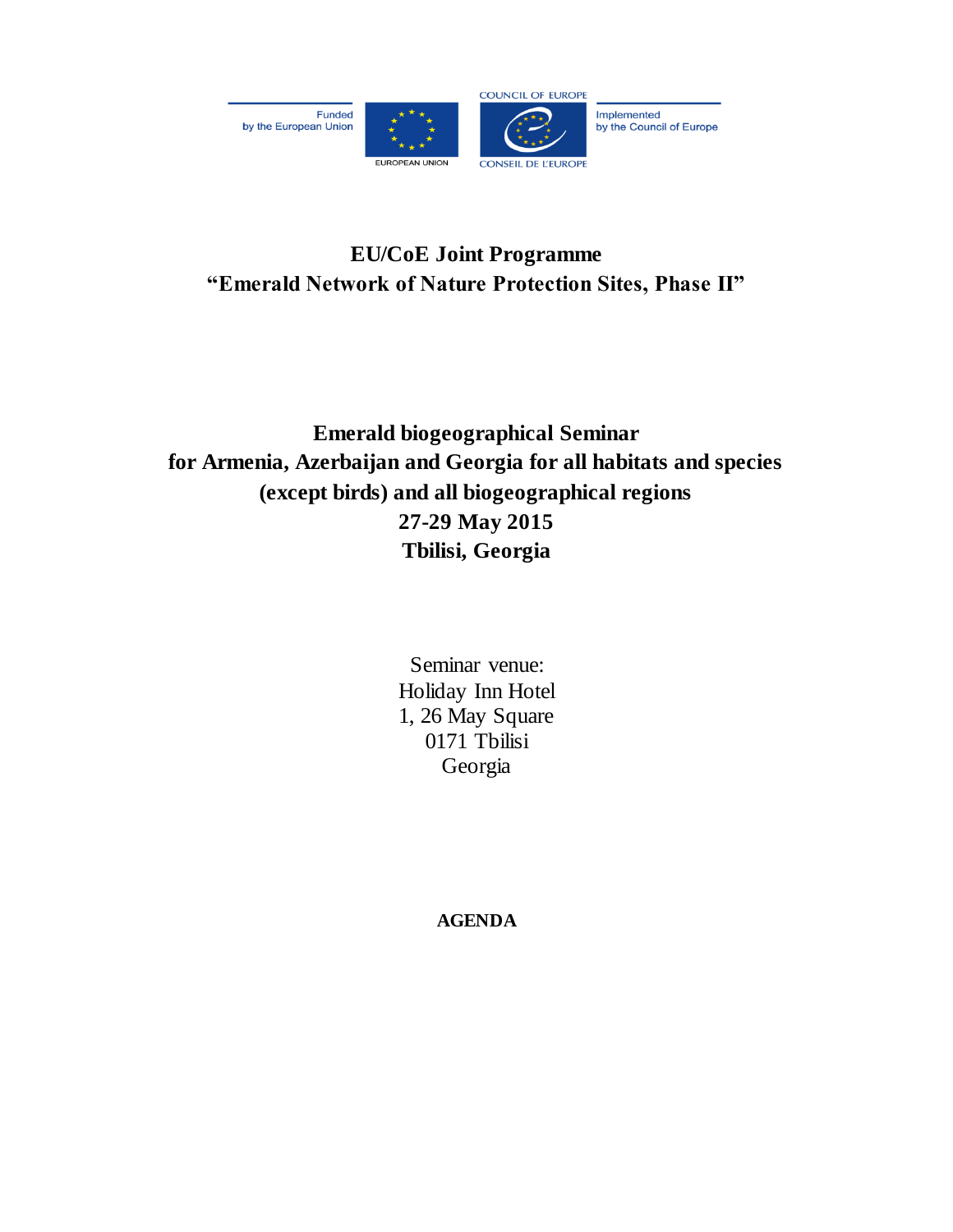## **WEDNESDAY, 27 May 2015**

| 1. Opening session                                                                                                                                                                                  | $9.00 - 9.30$   |
|-----------------------------------------------------------------------------------------------------------------------------------------------------------------------------------------------------|-----------------|
| <b>Opening of the meeting by Jan Plesnik, Vice-Chair of the Bern Convention</b><br>$\bullet$<br><b>Standing Committee</b>                                                                           |                 |
| <b>Welcoming address</b> by national authorities Georgia                                                                                                                                            |                 |
| The Emerald Network constitution process and the South Caucasus<br>countries, by Iva Obretenova, Programme Officer Ecological networks,<br>Council of Europe                                        |                 |
| 2. Introduction to the seminar, rules of procedure and main outcomes<br>expected by Otars Opermanis, independent expert to the Council of Europe                                                    | $9.30 - 9.50$   |
| 3. Discussion on sufficiency of representation of animals (other than birds) in<br>the proposed and candidate Emerald sites                                                                         | $9.45 - 11.00$  |
| The discussion will be organised species by species, examining site proposals in all bio-<br>geographical regions. There will be no separate sessions devoted for each bio-<br>geographical region. |                 |
| Introduced by Otars Opermanis, independent expert to the Council of Europe                                                                                                                          |                 |
| <b>Coffee Break</b>                                                                                                                                                                                 | $11.00 - 11.20$ |
| 4. Discussion on sufficiency of representation of animals (other than birds) in<br>the proposed and candidate Emerald sites (cont.)                                                                 | $11.20 - 12.30$ |
| Lunch break                                                                                                                                                                                         | $12.30 - 13.30$ |
| 5. Discussion on sufficiency of representation of habitats in the proposed and<br>candidate Emerald sites                                                                                           | 13.30 -15.30    |
| The discussion will be organised habitat by habitat, examining site proposals in all bio-<br>geographical regions. There will be no separate sessions devoted for each bio-<br>geographical region. |                 |
| Introduced by Marc Roekaerts, independent expert to the Council of Europe                                                                                                                           |                 |
| <b>Coffee Break</b>                                                                                                                                                                                 | $15.30 - 15.50$ |
| 6. Discussion on sufficiency of representation of habitats in the proposed and<br>candidate Emerald sites (cont.)                                                                                   | $15.50 - 17.30$ |